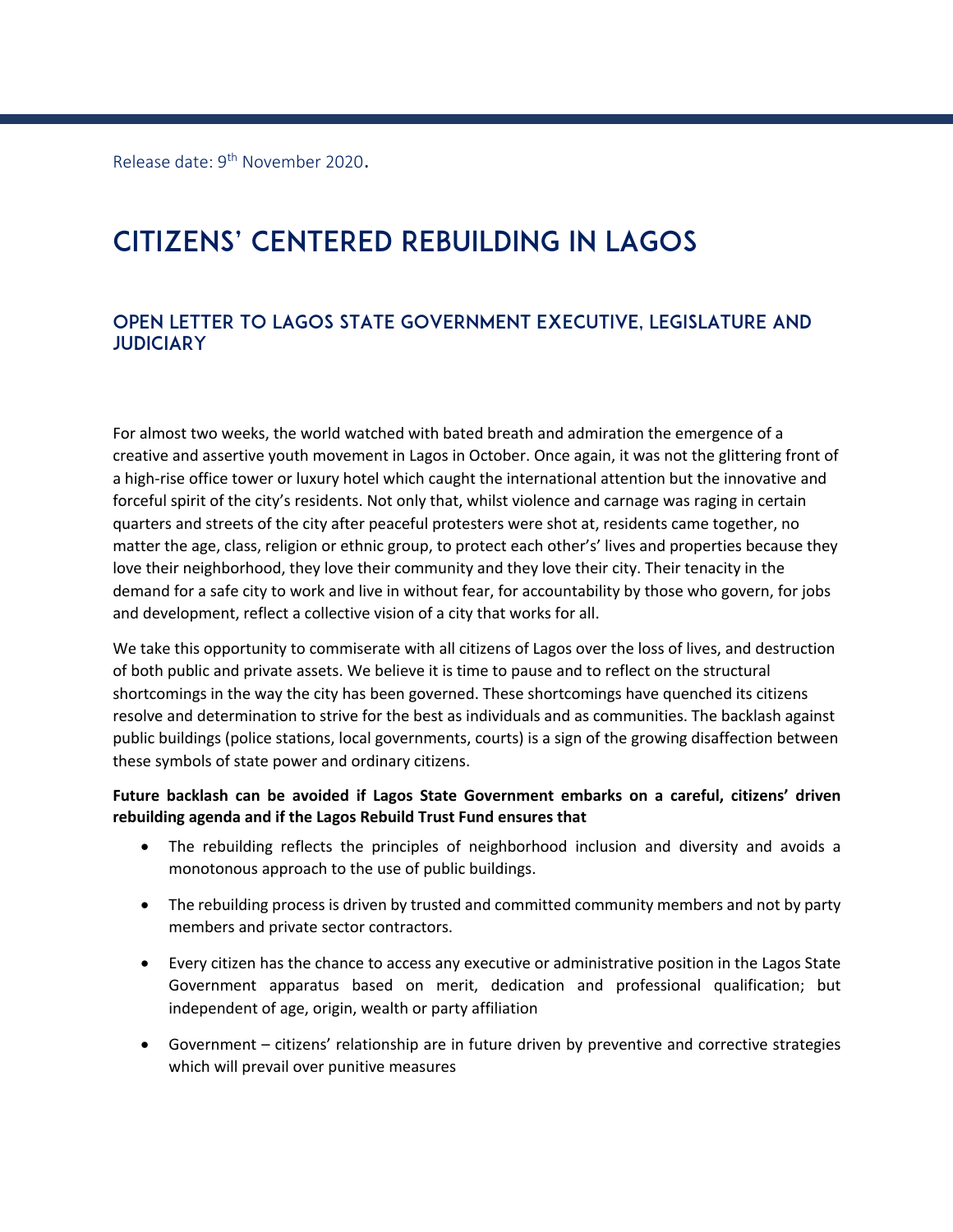As such, the rebuilding period has to be used as an opportunity to focus on holistic and long term transformation of governance, institutional set-up, service delivery methodologies, approaches to engagements among the stakeholders and the processes of implementing the larger vision of Lagos. Reforms in the following areas are therefore indispensable:

#### **1. Law enforcement agencies:**

While SARS was focused on upper middle-class young people for profiling and extortion, other police formations also target informal workers doing their work on the streets and public spaces for harassment and extortion. All levels of government in Lagos parade an array of punishment focused law enforcement agencies like "Kick against Indiscipline", "Environmental Sanitation Unit". They arrest and punish law-abiding citizens waiting at bus stops or doing business in public spaces, extorting money before the victims can regain freedom. The ambitious vision to create a utopian version of modernist urbanism in an African setting has led to direct hostility – expressed by numerous laws and regulations towards urban informality, which is the dominant system of production and social reproduction of the majority. In addition to violent evictions and forced displacements, artisans, market women and mobile vendors are often displaced from their places of work without alternative arrangements. Often their phones are smashed so that they cannot call for help and they are sentenced on the spot by mobile courts.

- A shift in practice from the hostile bullying to a more conciliatory participatory public governance paradigm that embraces mediation and respect for citizens is necessary.
- This can be achieved by revisiting the enforcement procedures and manuals, (re)training of enforcement officers towards serving citizens rather than punishing them, as well as improved welfare and remuneration

#### **2. Access to justice and the rule of law:**

-

Accumulated traumatizing experiences over so many years by so many people and without the hope of redress in a cumbersome and lame duck judicial system has resulted in citizen loss of trust and confidence in state institutions and a prevailing view of government and its institutions as essentially predatory. This was particularly evident when a judgement was given by a Lagos state High Court on an eviction case that the eviction of a whole community was a violation of their human rights under the Nigerian Constitution. With impunity, the Lagos State Government disregarded and flagrantly ignored the judgement. If citizens feel powerless because their rights are violated up to the level of the courts, the credibility of a government quickly fades and this could result in anarchy.

• Rulings, especially on land matters, have to prioritize the peaceful and inclusive development of all citizens and not the interest of the private individual. Where laws are made in such a way that they do not have the common good in mind, judgements should serve as a guidance for lawmakers who often do not have a legal education in reviewing such laws so that they reflect the interest of the citizens.

#### **3. Local Governments**

-

Local governments are the drivers of development at the local, municipal levels and are charged under the constitution to provide critical social services in the area of primary healthcare, children immunization, sanitation, elementary education, establishment of markets and abattoirs, among others. Unfortunately, most of these functions are usurped by the state government, often imposing its decisions on local residents. Hence the local government system is severely incapacitated to perform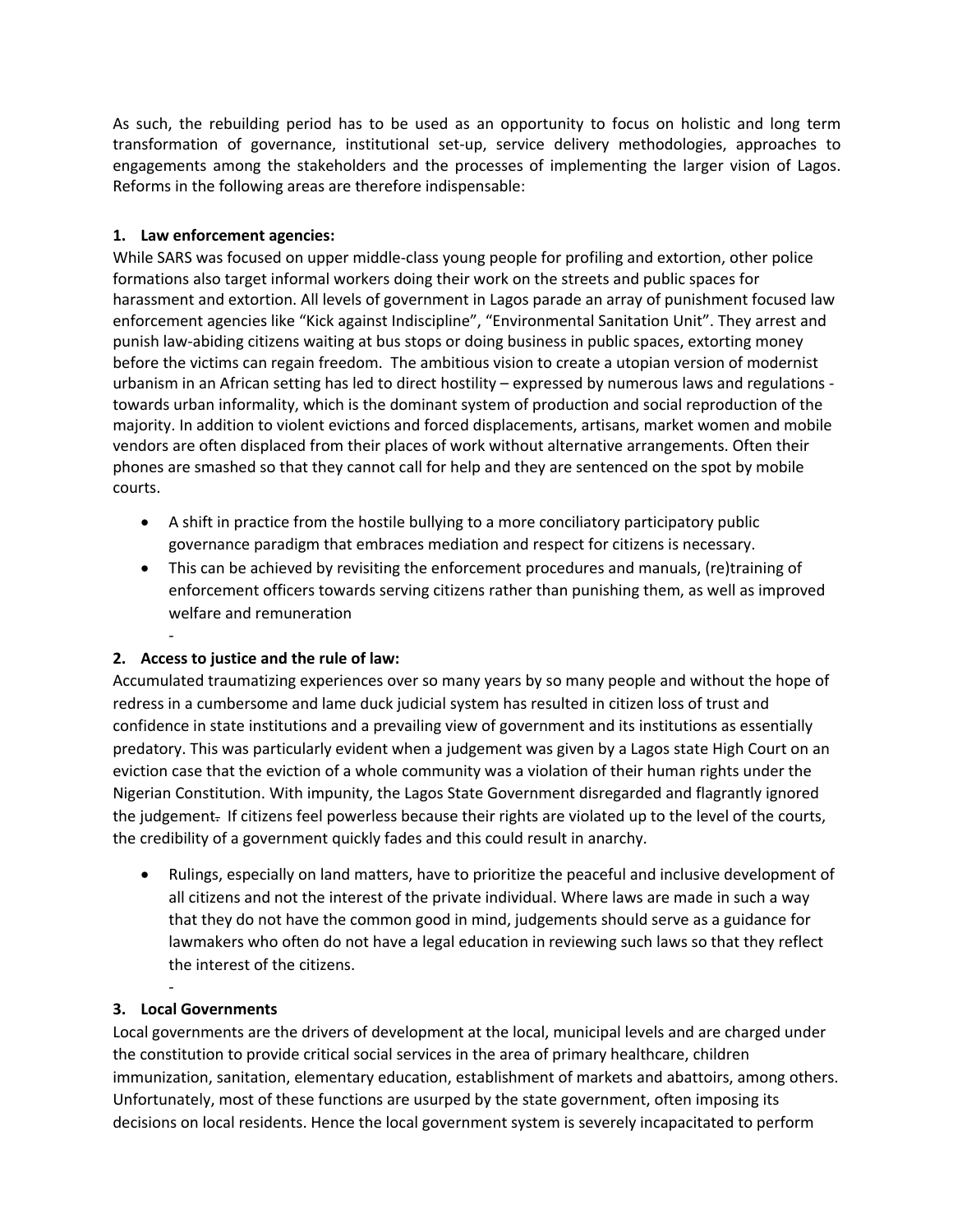her statutory functions of addressing the urban service delivery and governance needs of communities and neighborhoods – and/or engaging with civil society for same. Elected local government officials on the other hand impose arbitrary taxes and levies while they simply ignore invitations to discuss and to embrace new initiatives emanating from their neighborhoods. As their complaints are largely ignored, citizens perceive local government premises more of fine payment centers rather than service delivery locations. Lacking capacities and denied of statutory financing, local governments have proved incapable of driving grassroots development. As such, new infrastructure and new investments will also remain white elephants as long as local governments are not given back their capabilities.

- The rebuilding of local government infrastructures destroyed during the last popular uprising, therefore has to be intentionally driven by the communities.
- Rather than rebuilding the local government structures which were destroyed in the mayhem immediately, all involved politicians and civil servants should spend time inside their communities to take stock of their needs to rebuild trust and confidence which are sine qua non for a participatory democratic process
- Offices should only gradually be rebuilt within the limits of their financial sources considering other priority needs, especially education and health. In the meantime, citizens can regain trust if local government reach out to them via innovative e-governance formats and pop-up offices located in public schools, health centers or other appropriate spaces.
- All future development initiatives at local government level have to happen in a gradual process through contextual pilot cases that stimulate local economic development and have clear benchmarks; implemented through community endorsed approaches. -

## **4. Transparency and accountability**

-

Contracts for the delivery of public infrastructure and services are often shrouded in secrecy, fueling speculation and distrust among citizens. The 2017/2018 Visionscape debacle was only one of the most visible manifestation of questionable contracting practices in the sector. The true figures of the debts the next generation of Lagos citizens will have to repay to secretly kept private owner are not known. Meanwhile, good strides had been made in waste management in the city in recent decades, much more could have been achieved if the welfare of citizens and workers in the value chain, rather than the political interests of a few, had determined the allocation of state resources. Similarly, the contract awarded to a private company to collect toll gate fee in lieu of the construction and maintenance of the express way has never been made public. Neither are the figures for the bail out of the company by government funds available to those who are paying the bill. Even within the public-private partnership setup favoured by many, the culture of rents is so entrenched that it quashes any incentive for contractors to deliver true value for the money being spent by the state government. To increase transparency and accountability in the sector

- Lagos State Executive Council and House of Assembly has to reinstate the legal status of the PPP office as an independent vehicle for delivering development projects in a transparent and sustainable manner on behalf of citizens.
- Citizens have to be involved in budgeting for municipal services and associated infrastructure, especially at the local/community level
- Citizens have to be involved in the monitoring and evaluating the performance of contractors against key indicators determined in conjunction with citizens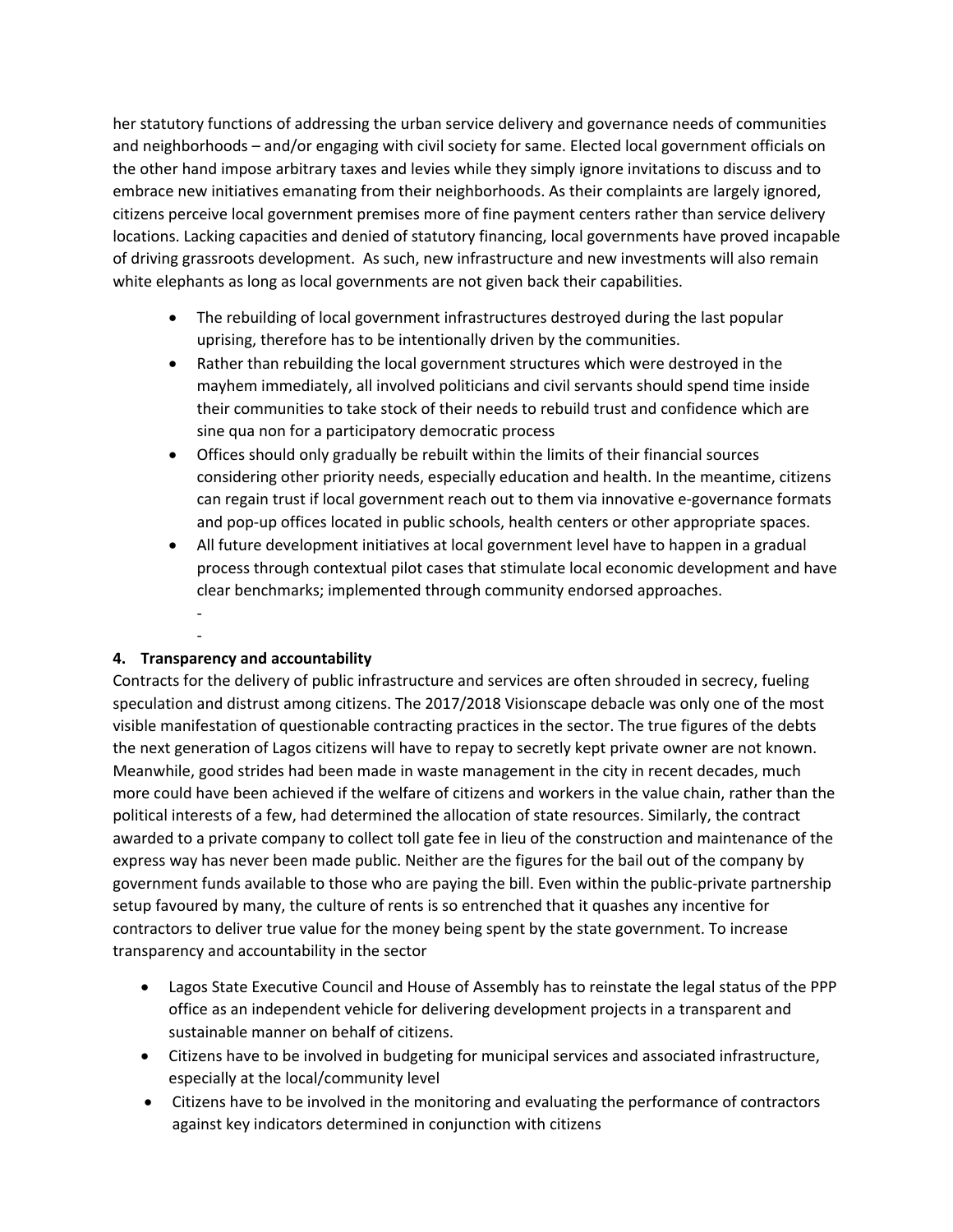### **We encourage Lagos State Government and Lagos residents to join us in embracing a different vision of the city of Lagos which will prevent future anarchy and increase the trust of the citizens in their government:**

Lagos is a city driven by its biggest resource - the people with their enterprise, creativity, determination and their intelligence to negotiate urban space in the most efficient ways. Their selforganizational strategies are refined by a government, which learns from the local processes and systems, integrates them into her institutions and policies; and supports her citizens by constantly improving service delivery for their well-being and peaceful co-existence. The complex interactions in the city are managed in such a way that everybody's needs and rights are respected at any given time and everybody can live without fear or oppression. The city will proudly define itself through its cultural heritage and history, the socio-economic diversity and potentials of its residents as well as its local biodiversity and green spaces.

### - END OF RELEASE -

Signed:

Gbenga Komolafe Secretary General Federation of Informal Workers of Nigeria (FIWON)

Chief Raymond Gold Coordinator, Housing and Community Upgrade Nigerian Slum / Informal Settlement Federation (Federation)

Dr Taibat Lawawson Centre for Housing and Sustainable Development, University of Lagos.









Dr. Temilade Sesan Sankofa Policy Lab